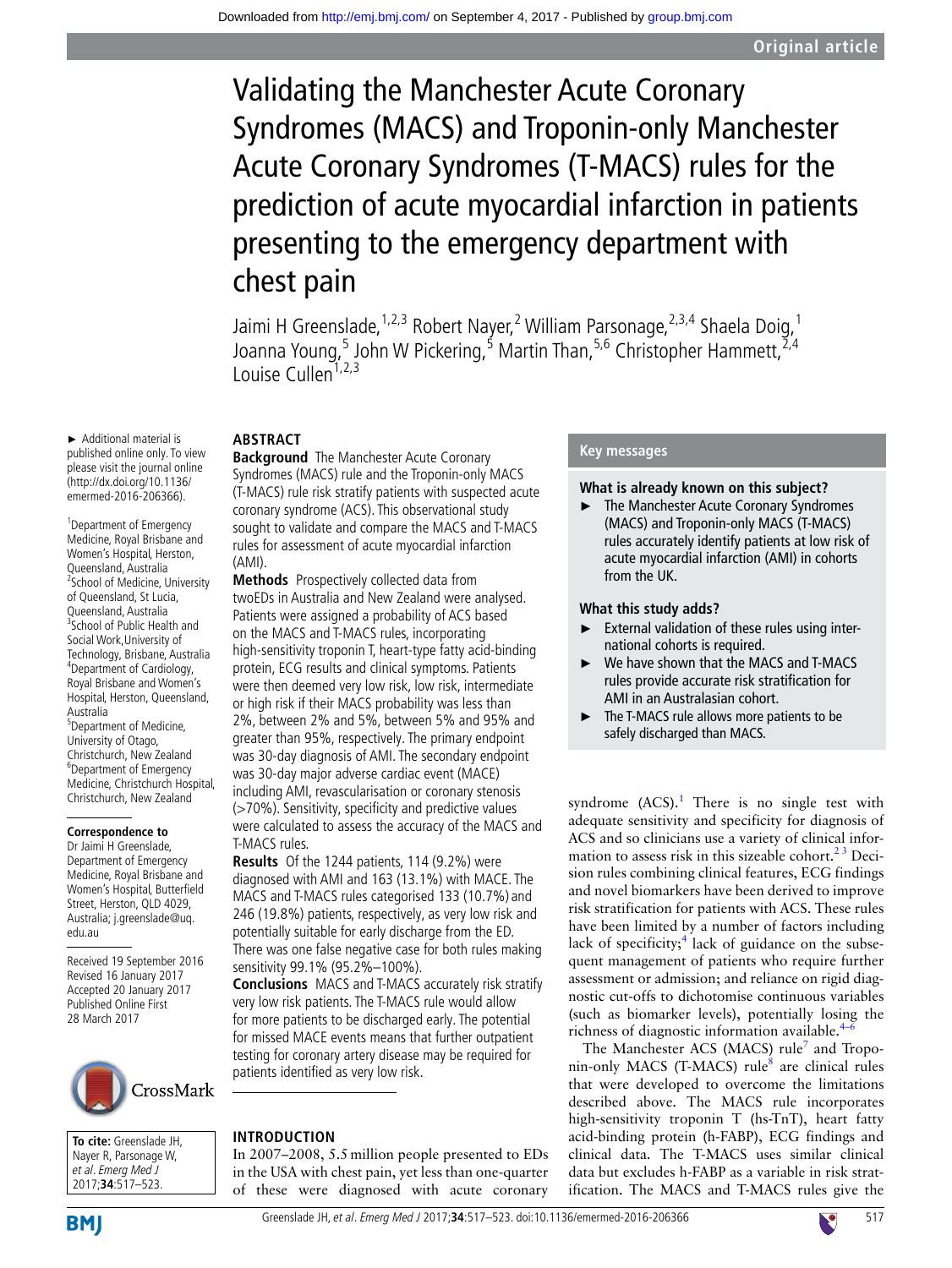# **Original article**

probability that a patient will undergo a major adverse cardiac event (MACE) within 30 days.<sup>[7](#page-6-3)</sup>

Patients are deemed very low risk, and eligible for immediate discharge, if their MACS/T-MACS probability is less than 2%. Patients are considered at low risk if their MACS/T-MACS probability is between 2% and 5%. It is recommended that such patients be admitted to a low dependency environment such as an ED observation unit. Patients are at moderate risk if their MACS/T-MACS probability is between 5% and 95%, and such patients should be admitted acutely to an inpatient ward. Patients are deemed high risk if their MACS/T-MACS probability is >95%, and these patients are referred to the coronary care unit or a high-dependency environment. In the MACS derivation study, 35% of the ED cohort was classified as very low risk, with a 30-day AMI prevalence of  $0.0\%$ .<sup>[7](#page-6-3)</sup> In the T-MACS derivation study, 37.7% were classified as very low risk with an AMI prevalence of 0.7%.<sup>[8](#page-6-4)</sup>

While initial research supports the utility of the MACS and T-MACS rules, further external validation is needed to ensure that these rules are accurate across different healthcare settings in different countries. This study sought to externally validate and compare the MACS and T-MACS rules for the assessment of ED patients with possible ACS.

#### **Methods**

This is a secondary analysis of data prospectively collected during two studies. The data for the two studies were pooled as they both used the same inclusion and exclusion criteria, the same data definitions, the same method of data collection and were in regions with similar healthcare systems. The first study was a randomised trial conducted in New Zealand comparing standard assessment of chest pain to an accelerated diagnosis protocol using zero and 2-hour troponin testing in combination with the Thrombolysis in Myocardial Infarction (TIMI) score.<sup>[9](#page-6-5)</sup> The second is the Brisbane cohort of the ADAPT trial.<sup>10</sup> This was a prospective observational study. The inclusion criterion for both of the studies was a presentation to the ED with at least 5 min of chest pain suggestive of ACS, as per the American Heart Association guidelines.<sup>11</sup> More general/atypical symptoms such as fatigue, nausea, vomiting, sweating and faintness in isolation were not used as inclusion criteria unless the treating clinician chose to investigate the patient for ACS.

Patients were excluded from both studies if there was a clear non-ACS cause for their symptoms, if they were unwilling or unable to provide informed consent (eg, suffering from dementia), if staff considered that recruitment was inappropriate (eg, terminal illness), if there were transferred from another hospital, were pregnant, were previously recruited to the study within the past 45 days or were unable or unwilling to be contacted after discharge. Patients were also excluded from this analysis if serum samples were not stored for delayed testing, or if they presented with ST segment elevation on their ECG. Recruitment for the Brisbane ADAPT trial occurred Monday to Friday between November 2007 and February 2011 during the hours of 08:00 and 17:00. Recruitment for the TIMI trial occurred between October 2010 and July 2012 between 08:00 and 20:00, 7 days per week. Research nurses completed recruitment for both studies. This study adhered to the TRIPOD checklist for reporting validation studies.

#### **Index test**

Data were collected from patient interviews in a standardised manner, and subsequently cross-checked with patient notes. All clinical data used to calculate the two rules were collected

during the original data collection. Blood samples were taken on presentation (0hours) and were frozen at −80°C. These samples were later analysed for h-FABP and hs-TnT. The h-FABP was analysed using Randox h-FABP immunoturbidimetric assay (Randox Laboratories Limited, County Antrim, UK). The 99th percentile of the h-FABP assay in a healthy population is 6.32ng/ mL, with a limit of detection of 3.49ng/mL. The hs-TnT assay used for validating the rule was the Elecsys Troponin T-high sensitive assay (Roche Diagnostics, Penzberg, Germany). The hs-TnT assay has a limit of detection of 5ng/L, 99th percentile of 14ng/L and 10% coefficient of variation of 13ng/L. After the hs-TnT assays had been tested for patients in the ADAPT study, the manufacturer indicated the reagent lots had used a suboptimally standardised calibration curve. The results were recalculated by the manufacturer with a restandardised calibration curve for the reagent kit. This revision was performed blind to the clinical endpoints, and the revised hs-TnT assay results were used for all analyses.

The MACS and T-MACS probabilities were calculated using the formulae in box 1. The included variables are ischaemic ECG, diaphoresis, vomiting, blood pressure, medical history of angina, radiating pain and biomarkers (presentation hs-TnT and h-FABP for MACS or presentation hs-TnT alone for T-MACS). The original MACS rule used worsening of angina. This data point was available for the ADAPT cohort, but not for the New Zealand TIMI cohort. As such, prior angina was used as a surrogate measure within both cohorts as it was assumed that patients with a history of angina were presenting to ED due to worsening of their anginal symptoms. The original rule also used sweating observed by the clinician. We did not have physician observed sweating and so patient-reported sweating (verified by the research nurse) was used as a surrogate. In line with recommendations outlined in the MACS rule derivation study, $^7$  $^7$ patients were considered very low risk if their MACS/T-MACS probability was less than 2%. Patients were considered low risk





- ► S=0 if no sweating is observed and 1 if sweating is observed
- ► V=0 if no vomiting and 1 if the patient is vomiting
- $ightharpoonright$  H=0 if the systolic blood pressure (SBP) is  $\geq$ 100 mm Hg and 1 if SBP <100 mm Hg
- ► A=0 if the patient does not have a worsening of previous angina and 1 if the patient has a worsening of previous angina
- ► R=0 if the pain does not radiate to the arm or shoulder and 1 if the pain does radiate to the right arm or shoulder
- ► Note: Heart fatty acid-binding protein and high-sensitivity troponin T are measured on presentation.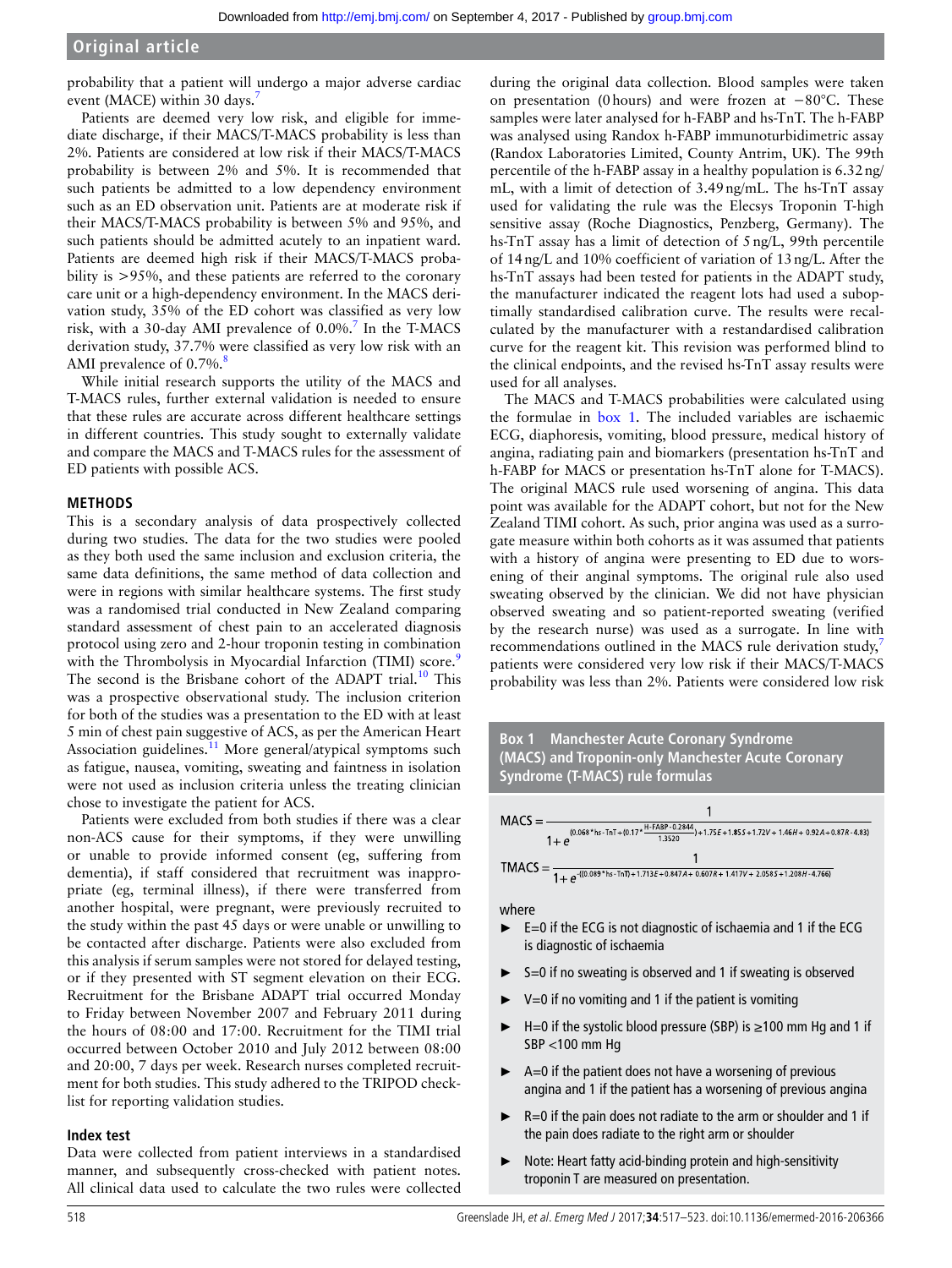if their MACS/T-MACS probability was between 2%and 5%, and moderate risk if their MACS/T-MACS probability was between 5% and 95%. Patients were deemed high risk if their MACS/T-MACS probability was >95%.

# **Outcome**

The primary outcome was AMI at 30 days including ST-segment myocardial infarction (STEMI), non-STEMI (NSTEMI) or emergency revascularisation. The secondary outcome was major adverse cardiac events (MACE) at 30 days. MACE was defined as per the original MACS rule derivation<sup>[7](#page-6-3)</sup> and included acute myocardial infarction (AMI), all-cause mortality, revascularisation or significant  $($ >70%) angiographic coronary stenosis that was not known to be old. The information required for 30-day endpoint adjudication was obtained from patient notes, hospital databases and directly from the patient. Research nurses conducted telephone follow-up to determine whether patients had any cardiac events, investigations or contact with any healthcare providers during the 30-day period after presentation to ED. All follow-up information was verified through contact with the healthcare provider, and original copies of medical records and cardiac investigation results were obtained. Hospital records were also searched to determine whether the patient had represented or undergone further investigation and a search of the national death registry was performed to identify vital status.

Outcomes were adjudicated independently by local cardiologists using predefined standardised reporting guidelines. Cardiologists had knowledge of the clinical record, ECG and troponin results from standard care. The troponin assays used in standard care were different from those that were used to categorise patients for the index test and were different across different sites. The troponin assay used in standard care at the Royal Brisbane and Women's Hospital was the Beckman Coulter second-generation AccuTnI (Beckman Coulter, Chaska, Minnesota, USA). The standard of care troponin assay used in the New Zealand cohort was the Architect c-TnI assay (Abbott Diagnostics, Illinois, USA). Both of these assays are sensitive, not highly sensitive troponin assays. A second cardiologist conducted a blind review of all ACS cases and 10% of non-ACS cases. In cases of disagreement, endpoints were agreed by consensus of the two cardiologists and an ED physician. Consensus was achieved for all endpoints.

Diagnosis of AMI was made according to international guidelines. Patients were required to have symptoms compatible with myocardial ischaemia, evidence of myocardial necrosis and evidence of ischaemia (at least one of ECG changes or imaging results including exercise tolerance testing, myocardial perfusion scan, stress echocardiography, CT coronary angiography (CTCA) or coronary angiography during catheterisation).<sup>[12](#page-6-8)</sup> Necrosis was diagnosed based on a rise or fall of cardiac troponin concentration with at least one value above the 99th percentile of the normal reference range, at a level of assay imprecision near to 10%. If the troponin was greater than the reference range but no rise or fall was recorded, other causes of raised troponin were considered. If no alternative cause for the troponin rise was apparent and if the clinical presentation was suggestive of ACS, an adjudicated diagnosis of AMI was made.

# **Data analysis**

The MACS rule has a reported sensitivity of  $> 98\%$ ,  $713$  and the baseline probability of ACS in the cohort was estimated to be 15%. Using the sample size calculation described by Jones *et al*, [14](#page-6-9)

1260 participants were required to detect this sensitivity with CIs of  $\pm 2\%$  with an alpha of 0.05%.

Data were analysed using Stata version 14 (StataCorp, Texas, USA). Baseline characteristics of the sample were reported by 30-day AMI status. Patients were placed in risk categories according to the MACS rule and T-MACS rule formulas, and the number of patients and the event rates in each risk category were reported. The diagnostic accuracy of the MACS and T-MACS rule for identifying patients at very low risk of AMI and MACE was calculated using sensitivity, specificity, positive and negative predictive values (PPV and NPV). The sensitivity, specificity and predictive values also were reported for those classified as high risk (vs all other risk categories) for AMI and MACE. Exact binomial CIs were reported. Sensitivity and specificity for the MACS and T-MACS rules were compared using the McNemar's test for paired data.

Discrimination for the overall score was assessed using receiver operating characteristic (ROC) curve analysis. The area under the curve for each ROC curve (AUROC) was computed using a non-parametric method, and AUROC pairs were compared using the algorithm suggested by DeLong, DeLong and Clarke-Pearson.<sup>15</sup> The Hosmer-Lemeshow (H-L) statistic was used to assess model calibration. Predicted and actual probabilities of AMI were compared across 10 deciles of risk, and a calibration graph of observed versus expected probabilities was provided. If the model calibrates well, the plot of expected versus actual AMI will not substantially deviate from the 45° line of perfect fit. To provide further detail about the prediction of AMI in the current cohort, AMI was regressed on each of the MACS rule variables. The logistic model was tested in 1000 bootstrap samples, and the proportion of samples in which the lower CI for each variable exceeded one was reported.

A sensitivity analysis was also performed using the Brisbane cohort only. This analysis examined whether modifying the MACS and T-MACS rules by including prior angina rather than worsening of angina altered the accuracy of the rule. Data were also reported on number of patients categorised into each risk group by the MACS and T-MACS rule when using worsening or prior angina. Cohen's Kappa was calculated to compare agreement between rules when worsening or prior angina was used. The sensitivity and specificity of the MACS and T-MACS rules using the original formulas were compared with that using prior angina.

# **Result**

One thousand seven hundred and fifteen patients were enrolled in the two studies. Four hundred seventy-one patients were excluded as they did not have blood stored for measurement of biomarkers, or they presented to the ED with STEMI. The final sample included 1244 patients [\(figure](#page-3-0) 1). The mean age was 57.0 years (SD=14.6), and 764 (61.41%) were male. Of these, 114 (9.16%) were diagnosed with AMI and 163 (13.1%) with MACE. Baseline characteristics by AMI are shown in [table](#page-3-1) 1. Patients with AMI were older, were more likely to have risk factors and were more likely to have a cardiac history than patients without AMI. The baseline characteristics in our cohort were similar to the derivation samples of MACS and T-MACS but our cohort did have a slightly lower prevalence of AMI and a lower proportion of patients with prior AMI (20.1% vs 23.8%), prior angina (27.9% vs 31.5%) and diabetes (13.8% vs 17.8%). We had similar rates of coronary intervention (19.9% vs 20%) to the MACS<sup>[7](#page-6-3)</sup> and T-MACS<sup>[8](#page-6-4)</sup> derivation samples and a higher proportion of smokers (39.3% vs 30.7%).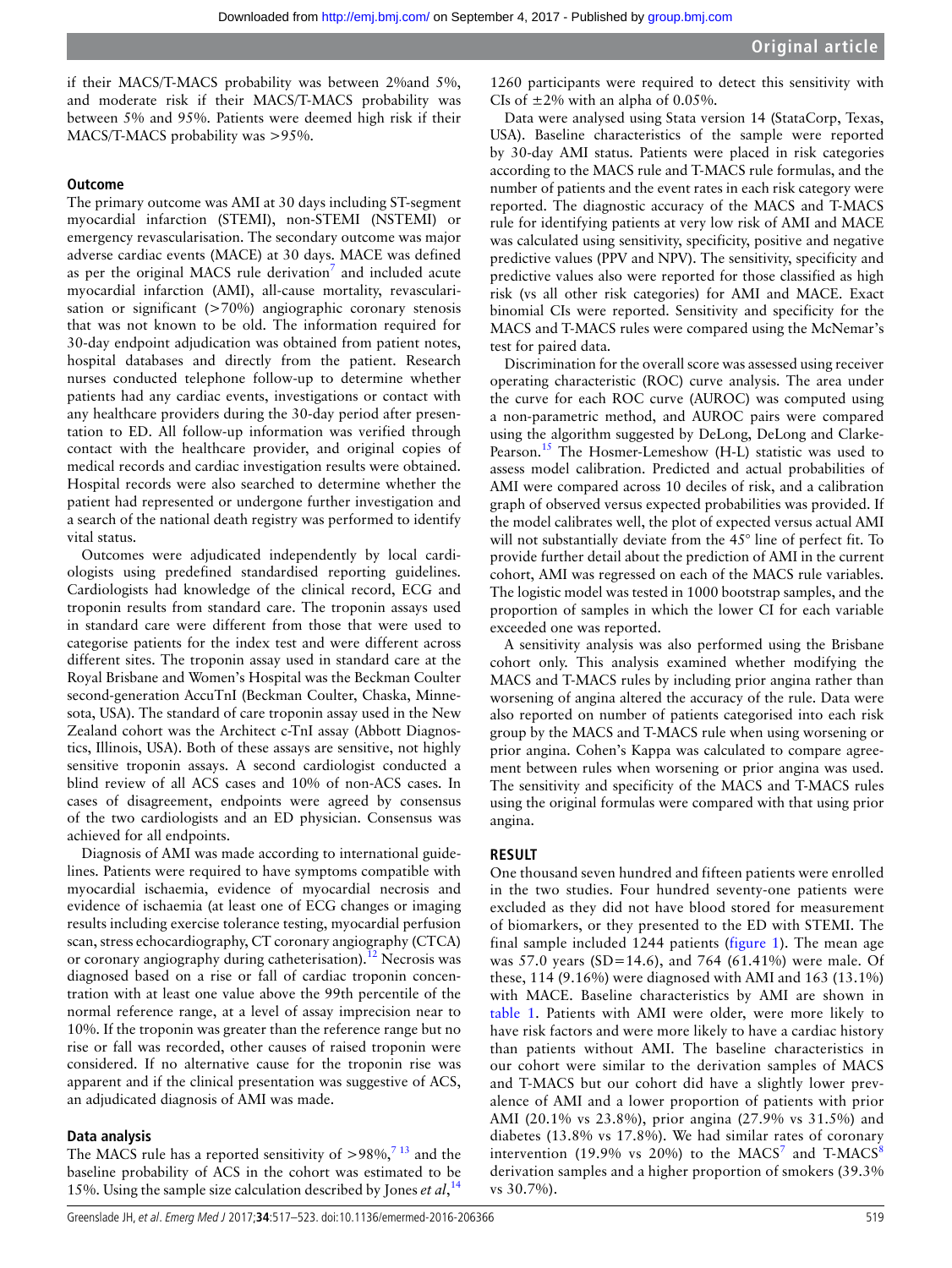

<span id="page-3-0"></span>**Figure 1** Participant flow. AMI, acute myocardial infarction; STEMI, ST-segment myocardial infarction.

The MACS and T-MACS rules classified 133 and 246 patients as very low risk, respectively [\(table](#page-4-0) 2). Of these low-risk patients, one was diagnosed with AMI. The patient missed by both MACS and T-MACS was a 56-year old man with a h-FABP of 2.0ng/mL and hs-TnT of 8.2ng/L. This patient presented 24hours after first onset of symptoms, had an elevated troponin result using the Beckman AccuTnI sensitive troponin I assay on presentation (0.09 mcg/L) and underwent angiography and percutaneous coronary intervention for NSTEMI. The MACS and T-MACS probabilities for this patient were 1.69% and 1.73%, respectively. The 2-hour hs-TnT value for this patient was 9.85ng/L, a value which would have resulted in a T-MACS (but not MACS) probability >2%. In total, there were three patients with very low-risk MACS who met MACE criteria. Apart from the one individual with AMI, the remaining two patients were classified as MACE following an angiogram showing stenosis >70%. One of these patients underwent revascularisation and both were diagnosed with unstable angina pectoris. Six patients with very low risk T-MACS met the MACE criteria. One of these had AMI and the remaining five had an angiogram with stenosis >70%. Four of these patients went on to have revascularisation during

<span id="page-3-1"></span>

| Patient characteristics<br>Table 1 |                       |                  |        |
|------------------------------------|-----------------------|------------------|--------|
| <b>Characteristic</b>              | Non-AMI<br>$(n=1130)$ | AMI<br>$(n=114)$ | p      |
| Age                                | 55.9 (14.3)           | 68.7 (12.5)      | < 0.01 |
| Male gender                        | 683 (60.4)            | 81(71.1)         | 0.03   |
| <b>Risk factors</b>                |                       |                  |        |
| Hypertension                       | 486 (43.0)            | 70 (61.4)        | < 0.01 |
| Dyslipidaemia                      | 509 (45.0)            | 62 (54.4)        | 0.06   |
| <b>Diabetes</b>                    | 144 (12.7)            | 28 (24.6)        | < 0.01 |
| <b>Family history</b>              | 575 (50.9)            | 65 (57.0)        | 0.21   |
| Current or recent smoking          | 435 (38.5)            | 54 (47.4)        | 0.07   |
| Prior history                      |                       |                  |        |
| AMI                                | 209 (18.5)            | 41 (36.0)        | < 0.01 |
| Angina                             | 302 (26.7)            | 45 (39.5)        | < 0.01 |
| CHF                                | 51(4.5)               | 7(6.1)           | 0.43   |
| CABG                               | 74 (6.5)              | 13 (11.4)        | 0.05   |
| Angioplasty                        | 183 (16.2)            | 26 (22.8)        | 0.07   |

AMI, acute myocardial infarction; CABG, coronary artery bypass graft; CHF, congestive heart failure.

their admission. All were diagnosed with unstable angina pectoris.

The sensitivity and specificity of the MACS very low risk category was 99.1% (95%CI: 95.2% to 100%) and 11.7% (95%CI: 9.9% to 13.7%) respectively for AMI [\(table](#page-4-1) 3). For T-MACS, sensitivity was similar at 99.1% (95%CI: 95.2% to 100%,  $p=1.0$ ), but specificity was slightly higher at 21.7% (95% CI: 19.3% to 24.2%,  $p<0.01$ ). For high-risk patients, the T-MACS rule had specificity of 98.4% (95%CI: 97.5% to 99.1%), which was higher than the specificity of the MACS rule at 97.6% (95%CI: 96.5% to 98.4%, p=0.01).

The area under the curve (AUC) for MACS (0.88, 95%CI: 0.84 to 0.92) was similar to that of T-MACS (0.89, 95%CI: 0.86 to 0.93) for AMI ( $p=0.09$ ). Calibration plots comparing observed and expected AMI are presented in [figure](#page-5-0) 2. Visual inspection reveals that both MACS and T-MACS overestimated AMI rates at all predicted probabilities. The H-L  $\chi^2$  was significant for both MACS ( $p < 0.001$ ) and T-MACS ( $p < 0.001$ ) indicating lack of model fit. To provide further explanation for the poor calibration, AMI was regressed on each of the variables specified within the MACS rule. Patients with outlying hs-TnT values (>100) were excluded from the logistic regression model. These patients  $(n=43)$  were poorly predicted (large regression residuals), had undue influence on the model coefficients, and resulted in a breach of the linearity of logit assumption for hs-TnT. Removal of such patients was deemed clinically relevant as they would be deemed high risk on presentation and referred to cardiology or general medicine, rather than undergoing detailed risk stratification in the ED.

The results of the logistic regression are provided in online [supplementary table 1.](https://dx.doi.org/10.1136/emermed-2016-206366) The AUC for the predictive model was 0.91 (95%CI: 0.88 to 0.95), and the model provided a good fit to the data (H-L  $\chi^2$ , p=0.21). Increasing levels of hs-TnT and an ischaemia ECG were associated with increased odds of AMI in 100% and 87% of bootstrapped samples, respectively. Radiation of pain to the arms or shoulder emerged as a predictor in 60% of samples. All remaining predictors emerged in less than 30% of the bootstrapped sample. Increasing levels of h-FABP were associated with increased risk of AMI in only 0.3% of samples.

The sensitivity analyses for the Brisbane cohort are provided in online [supplementary tables 2 and 3.](https://dx.doi.org/10.1136/emermed-2016-206366) There was very high agreement between categories of risk for the MACS rule when using prior angina (our modification) or worsening angina (as per the original rule) ( $\kappa$ =0.94, p<0.01). There was also high agreement for the T-MACS rule using prior angina or worsening angina ( $\kappa$ =0.94, p<0.01). Both rules missed one patient with an AMI (the same patient as previously described) in the very low risk category. For the very low risk MACS rules, sensitivity was the same using worsening or prior angina (97.8%, 95%CI: 88.5 to 99.9, p=1.0) but specificity was slightly higher using worsening (14.5%, 95%CI: 12.1% to 17.3%) compared with prior angina (13.3%, 95%CI: 11.0 to 16.0, p=0.01). Similarly, for T-MACS very low risk, sensitivity was the same using the worsening or prior angina  $(97.8\%, 95\%$  CI: 88.5 to 99.9, p=1.0) and specificity was slightly higher using the worsening (25.4%, 95%CI: 22.3% to 28.7%) compared with prior angina (23.0%, 95%CI: 20.0% to 26.2%, p<0.01). For high risk, there were no differences between sensitivity or specificity using worsening or prior angina within the MACS and T-MACS rules.

# **Discussion**

The MACS and T-MACS rules effectively risk stratify patients presenting with chest pain. Both rules identified a group of patients with a very low rate of ACS (<1%) who could be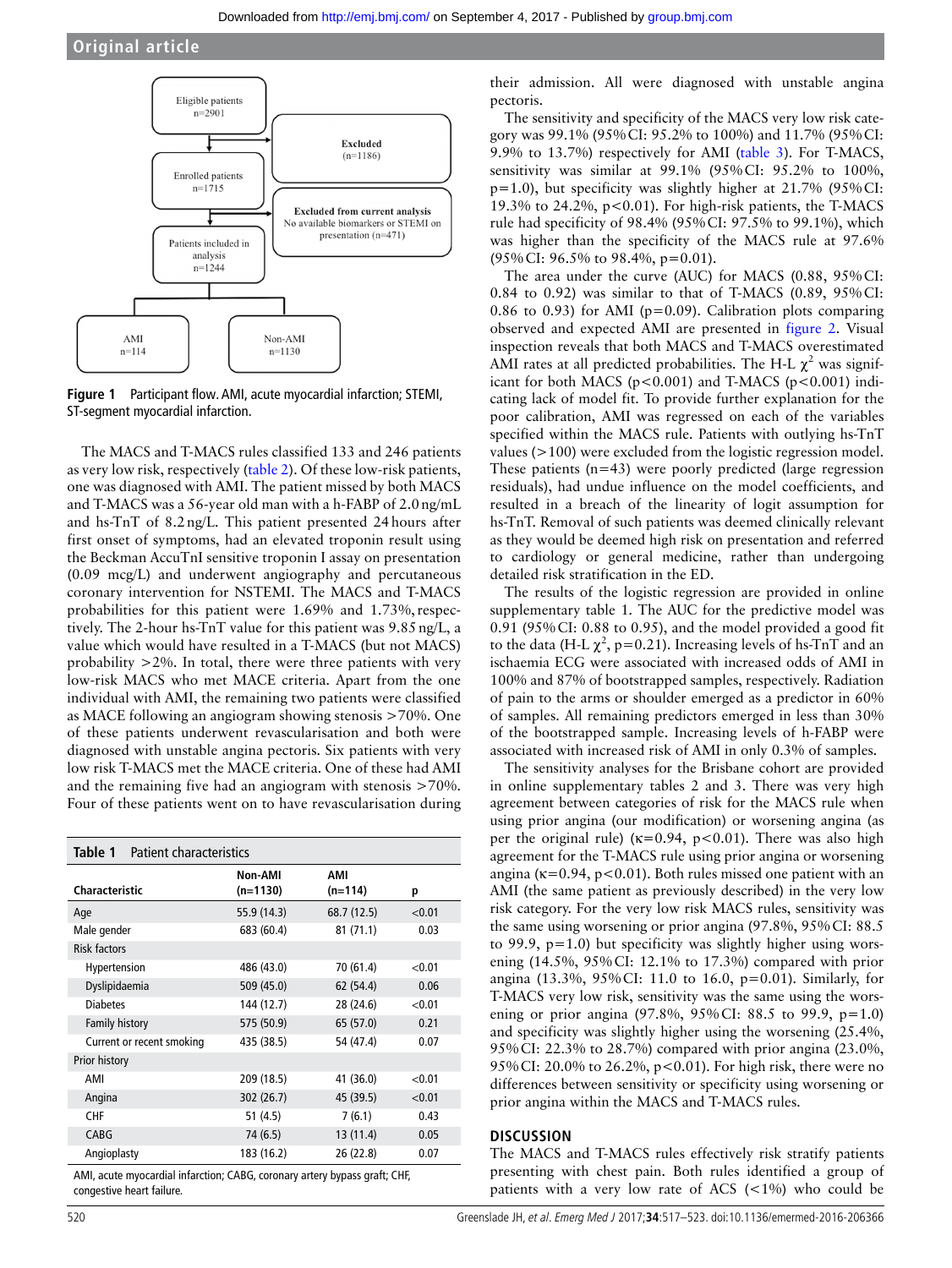<span id="page-4-0"></span>

| Risk categories for MACS and T-MACS by outcome<br>Table 2 |                                     |                                                                      |                                     |                                                                      |  |
|-----------------------------------------------------------|-------------------------------------|----------------------------------------------------------------------|-------------------------------------|----------------------------------------------------------------------|--|
| <b>Risk category</b>                                      | <b>MACS</b>                         |                                                                      | <b>T-MACS</b>                       |                                                                      |  |
|                                                           | <b>Total</b><br>$N = 1244$<br>n (%) | AMI<br>$N = 114$<br>n,<br>% of patients in category (95% CI)         | Total<br>$N = 1244$<br>n (%)        | AMI<br>$N = 114$<br>n,<br>% of patients in category (95% CI)         |  |
| Very low risk                                             | 133                                 | 1,                                                                   | 246                                 | 1,                                                                   |  |
|                                                           | (10.7)                              | 0.8 (0.2% to 4.1%)                                                   | (19.8)                              | $0.4$ (0.0% to 2.2%)                                                 |  |
| Low risk                                                  | 200                                 | 3,                                                                   | 181                                 | 5,                                                                   |  |
|                                                           | (16.1)                              | 1.5 (0.3% to 4.3%)                                                   | (14.6)                              | 2.8 (0.9% to 6.3%)                                                   |  |
| Moderate risk                                             | 828                                 | 54,                                                                  | 750                                 | 59,                                                                  |  |
|                                                           | (66.6)                              | 6.5 (4.9% to 8.4%)                                                   | (60.3)                              | 7.9 (6.0% to 10.0%)                                                  |  |
| High risk                                                 | 83                                  | 56,                                                                  | 67                                  | 49,                                                                  |  |
|                                                           | (6.7)                               | 67.5 (56.3% to 77.4%)                                                | (5.4)                               | 73.1 (60.9% to 83.2%)                                                |  |
|                                                           | <b>Total</b><br>$N = 1244$<br>n (%) | <b>MACE</b><br>$N = 163$<br>n,<br>% of patients in category (95% CI) | <b>Total</b><br>$N = 1244$ n $(\%)$ | <b>MACE</b><br>$N = 163$<br>n,<br>% of patients in category (95% CI) |  |
| Very low risk                                             | 133(10.7)                           | 3,<br>2.3 (0.5% to 6.5%)                                             | 246,<br>(19.8)                      | 6,<br>2.4 (0.9% to 5.2%)                                             |  |
| Low risk                                                  | 200                                 | 9,                                                                   | 181,                                | 12,                                                                  |  |
|                                                           | (16.1)                              | 4.5 (2.1% to 8.4%)                                                   | (14.6)                              | 6.6 (3.5% to 11.3%)                                                  |  |
| Moderate risk                                             | 828                                 | 93,                                                                  | 750,                                | 94,                                                                  |  |
|                                                           | (66.6)                              | 11.2 (9.2% to 13.6%)                                                 | (60.3)                              | 12.5 (10.2% to 15.0%)                                                |  |
| High risk                                                 | 83                                  | 58,                                                                  | 67                                  | 51,                                                                  |  |
|                                                           | (6.7)                               | 69.9 (58.8% to 79.5%)                                                | (5.4)                               | 76.1 (64.1% to 85.7%)                                                |  |

AMI, acute myocardial infarction; MACE, major adverse cardiac event; MACS, Manchester Acute Coronary Syndrome; T-MACS, Troponin-only Manchester Acute Coronary Syndrome.

discharged from the ED after a single blood draw. They also identify individuals at high risk of AMI who require referral to cardiology. Compared with the MACS rule, the T-MACS allowed more patients to be ruled out without compromising patient safety.

In line with previous research,<sup>7</sup><sup>13 16</sup> we found that the MACS very low risk category has high sensitivity for ruling out AMI. This is advantageous as it suggests that a group of patients could be safely discharged soon after presentation to the ED with chest

pain. However, we found that the MACS rule had lower specificity than the derivation study (11.7% vs 43.7%). It also categorised a lower percentage of patients as very low risk (10.7%) than the derivation study  $(35.5\%)^7$  $(35.5\%)^7$  and a previous external validation study with similar AMI prevalence to ours  $(17%)$ .<sup>16</sup> The rule may identify fewer low risk patients than other rules designed to be of use on presentation.<sup>[17 18](#page-6-12)</sup> For instance, the use of a single high-sensitivity troponin T below the limit of detection (LOD) would have ruled out 30.4% of patients with a sensitivity of 98.2% in

<span id="page-4-1"></span>

| Diagnostic accuracy of MACS and T-MACS<br>Table 3 |                               |                               |                               |                               |
|---------------------------------------------------|-------------------------------|-------------------------------|-------------------------------|-------------------------------|
|                                                   | Sensitivity, n                | Specificity, n                | PPV, n                        | NPV, n                        |
|                                                   | (95% CI)                      | (95% CI)                      | (95% CI)                      | (95% CI)                      |
| AMI                                               |                               |                               |                               |                               |
| MACS rule very low risk                           | 99.1%                         | 11.7%                         | 10.2%                         | 99.2                          |
|                                                   | (95.2% to 100%)               | $(9.9\% \text{ to } 13.7\%)$  | $(8.5\% \text{ to } 12.1\%)$  | (95.9% to 100%)               |
| MACS rule high risk                               | 49.1%                         | 97.6%                         | 67.5%                         | 95%                           |
|                                                   | $(39.6\% \text{ to } 58.7\%)$ | $(96.5\% \text{ to } 98.4\%)$ | $(56.3\% \text{ to } 77.4\%)$ | $(93.6\% \text{ to } 96.2\%)$ |
| T-MACS very low risk                              | 99.1%                         | 21.7%                         | 11.3%                         | 99.6%                         |
|                                                   | (95.2% to 100%)               | $(19.3\% \text{ to } 24.2\%)$ | $(9.4\% \text{ to } 13.5\%)$  | (97.8% to 100%)               |
| T-MACS high risk                                  | 43.0%                         | 98.4%                         | 73.1%                         | 94.5                          |
|                                                   | $(33.7\% \text{ to } 52.6\%)$ | $(97.5\% \text{ to } 99.1\%)$ | $(60.9\% \text{ to } 83.2\%)$ | $(93.0\% \text{ to } 95.7\%)$ |
| <b>MACE</b>                                       |                               |                               |                               |                               |
| MACS rule very low risk                           | 98.2%                         | 12.0%                         | 14.4%                         | 97.7%                         |
|                                                   | $(94.7\% \text{ to } 99.6\%)$ | $(10.1\% \text{ to } 14.1\%)$ | $(12.4\% \text{ to } 16.6\%)$ | $(93.5\% \text{ to } 99.5\%)$ |
| MACS rule high risk                               | 35.6%                         | 97.7%                         | 69.9%                         | 91%                           |
|                                                   | $(28.3\% \text{ to } 43.4\%)$ | $(96.6\% \text{ to } 98.5\%)$ | (58.8% to 79.5%)              | $(89.2\% \text{ to } 92.5\%)$ |
| T-MACS very low risk                              | 96.3%                         | 22.2%                         | 15.7%                         | 97.6%                         |
|                                                   | $(92.2\% \text{ to } 98.6\%)$ | $(19.8\% \text{ to } 24.8\%)$ | $(13.5\% \text{ to } 18.1\%)$ | (94.8% to 99.1%)              |
| T-MACS high risk                                  | 31.3%                         | 98.5%                         | 76.1%                         | 90.5%                         |
|                                                   | $(24.3\% \text{ to } 39.0\%)$ | (97.6% to 99.2%)              | $(64.1\% \text{ to } 85.7\%)$ | (88.7% to 92.1%)              |

AMI, acute myocardial infarction; MACE, major adverse cardiac event; MACS, Manchester Acute Coronary Syndrome; T-MACS, Troponin-only Manchester Acute Coronary Syndrome. Bolded values represent the most relevant statistic for each category.

Greenslade JH, et al. Emerg Med J 2017;34:517-523. doi:10.1136/emermed-2016-206366 521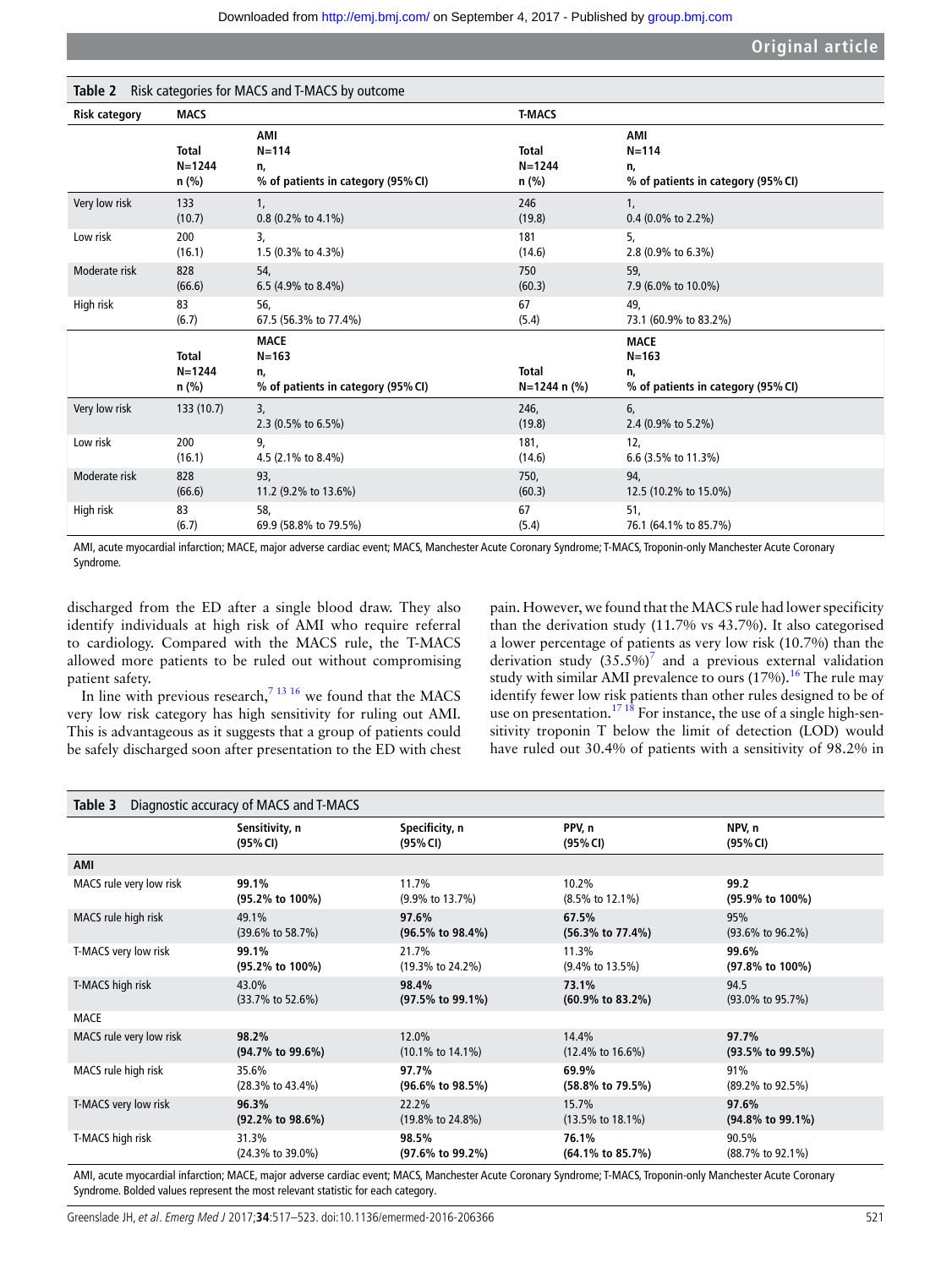

**Figure 2** Calibration plots for the Manchester Acute Coronary Syndrome (MACS) and Troponin-only Manchester ACS (T-MACS) rules. AMI, acute myocardial infarction.

our cohort, a pattern of results that differed in the original MACS validation cohort, where only 20% of patients would have been ruled out using the LOD. Regardless of these cohort differences, the utility of the MACS rule may be in providing accurate risk stratification for the entire spectrum of chest pain patients. The provision of an estimated probability of AMI along with clear guidelines for categorising patients into low-risk, moderate-risk and high-risk categories, with associated disposition decision, may improve efficiency and accuracy of disposition decisions.

The T-MACS rule also had high sensitivity for ruling out AMI but had lower specificity (21.7% vs 47.6%) and categorised a lower percentage of patients as very low risk (19.8% vs 40%) than the derivation study.<sup>[8](#page-6-4)</sup> T-MACS categorised nearly double the number of patients as very low risk in comparison with the MACS rule (10.7%). This is in line with previous research suggesting that h-FABP may have limited independent value over a high-sensitivity troponin assay<sup>19</sup> and in line with the finding of our study that h-FABP was not a reliable predictor of AMI. The improved identification of very low risk patients in combination with the cost reduction of not requiring the h-FABP assay means that the T-MACS rule represents an improvement on the original MACS rule. This finding is important for practising clinicians who do not have access to h-FABP.

There are several potential reasons why the specificity and proportion of patients ruled out in our study was lower compared with previous research. First, the performance of a predictive model is typically lower when based on a sample outside of the population from which it was derived. $20$  Second, the slightly different definitions of some of the patient history variables may have reduced the number of patients ruled out. Specificity was slightly lower when using prior angina rather than worsening of angina as outlined in the previous rule. Further, the derivation studies for MACS and T-MACS assessed sweating observed by the treating clinician, while our study included patient reported sweating verified by a research nurse. If patients reported sweating

<span id="page-5-0"></span>that was not deemed relevant by a treating clinician, this may have reduced the proportion of patients deemed low risk.

One notable feature of the MACS and T-MACS rules is that they provide a predicted probability of AMI. This prediction may provide clinicians with additional information when making decisions about patient assessment and discharge. In our cohort, both the MACS and T-MACS scores overestimated the probability of AMI. Such overestimation is likely to have occurred because these scores were developed in a cohort with an AMI rate almost double ours (18.5%) and with slightly higher proportion of patients with risk factors for AMI. Moreover, in contrast to the original derivation studies for MACS and T-MACS, we found that several of the clinical variables did not emerge as reliable predictors of AMI in our cohort, including vomiting, previous angina and sweating. This suggests that while the risk categories of MACS and T-MACS display good utility for risk stratification, the absolute risk of AMI should not be used in clinical care without recalibration to the sample of interest. Further calibration of the MACS and T-MACS rules in a large multicentre cohort may help to provide more generalisable data on the exact probability of AMI.

When using the published thresholds for the very-low risk group, neither the MACS nor T-MACS rule identified all patients with MACE. Thus, the value for these rules may be in rapidly ruling out AMI before referring patients for early inpatient provocative testing, referral to a chest pain clinic or referral to a general practitioner for outpatient objective testing. Given the large number of ED patients presenting with chest pain, rapid identification of a group of very low risk patients would help improve patient flow and reduce pressure on EDs, where overcrowding is associated with increased mortality risk.<sup>21</sup>

# **Limitations and future research**

This is an analysis of previously collected data. Data on worsening of angina were not collected in both study cohorts and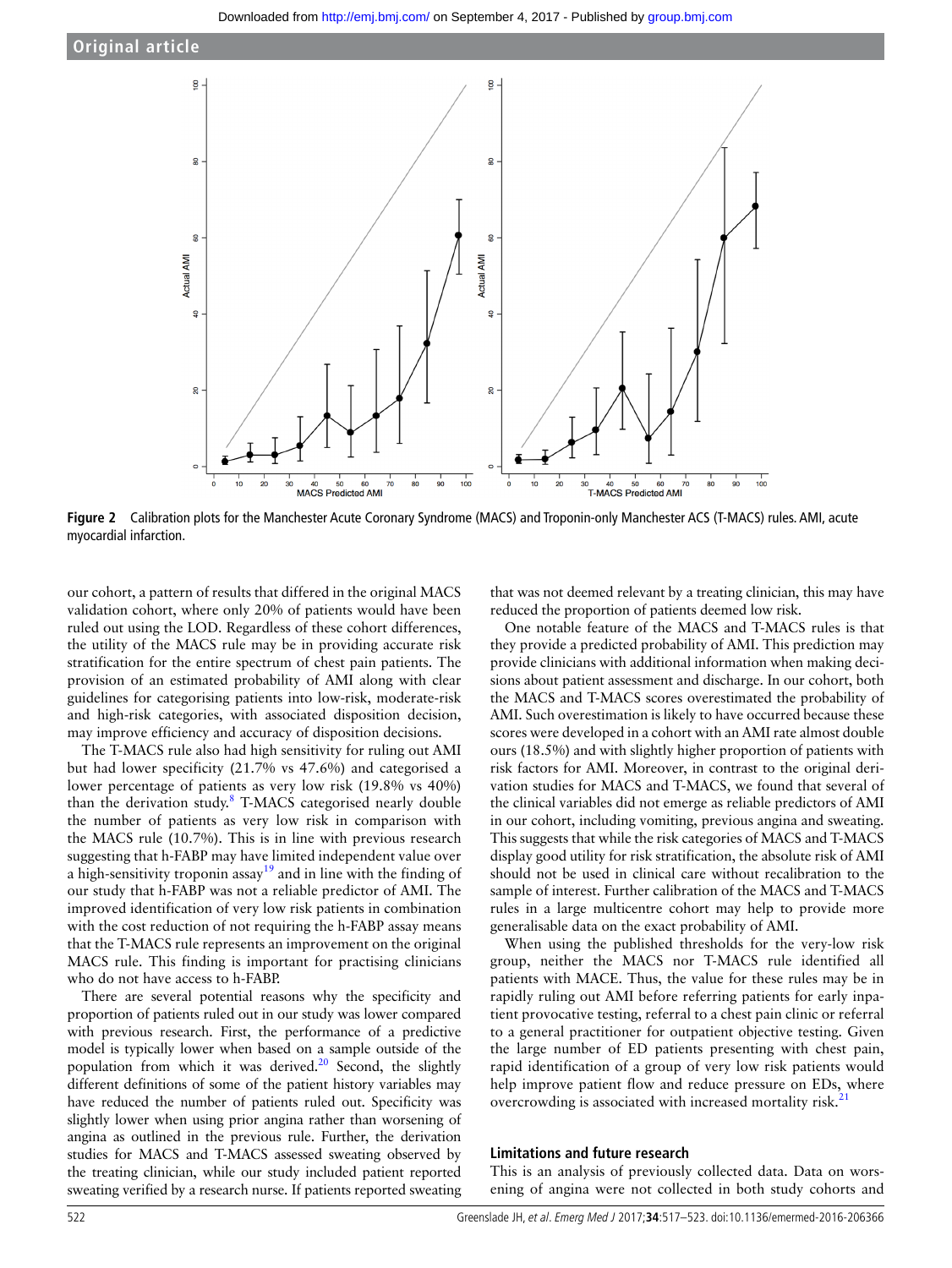so the formulas were modified by using previous history of angina as a substitute for worsening angina. The sensitivity of the test does not appear to be affected by the use of a history of angina and it may be possible to use history as a substitute in the case of missing data. This was an observational study and, as such, a significant proportion of low risk patients had further investigations for coronary artery disease. Further assessment of the MACS and T-MACS rule in an intervention trial is recommended. Approximately one-quarter of the patients enrolled in the original studies were excluded from this analysis as they did not have bloods stored for assessment of biomarkers or because they met the criteria for STEMI on admission to the ED. This may have affected the results of this study.

# **Conclusions**

Both the MACS and T-MACS rules are effective for risk stratifying patients with chest pain using only a single blood draw on arrival to the ED. Patients deemed very low risk by these rules have a low rate for AMI but do require additional testing to rule out broader MACE events. The T-MACS rule identifies more very low risk patients than the MACS rule without compromising safety.

#### **Funding** This study was supported by Emergency Medicine Foundation.

**Competing interests** WP is a consultant for Hospira/Pfizer outside the submitted work. JY has received postdoctoral research funding from the Lottery Health Board for studies investigating novel diagnostic and prognostic markers of cardiovascular disease. MT reports personal fees from Abbott and Roche, grants from Abbott, Alere and Beckman, personal fees and other from Alere and Beckman, all outside the submitted work. CH reports personal fees from Astra Zeneca, Amgen, Bayer Healthcare, Boehringer Ingelheim, The Medicines Company and Medtronic, all outside the submitted work. LC reports grants from Roche; grants, consultancy fees and personal fees from Abbott Diagnostics; grants and consultancy fess from Siemens; grants from Radiometer; personal fees from AstraZeneca and personal fees from Novartis, all outside of the submitted work. JHG, RN, SD and JWP report no competing interests.

#### **Provenance and peer review** Not commissioned; externally peer reviewed.

© Article author(s) (or their employer(s) unless otherwise stated in the text of the article) 2017. All rights reserved. No commercial use is permitted unless otherwise expressly granted.

# **References**

- <span id="page-6-0"></span>Bhuiya FA, Pitts SR, McCaig LF. Emergency Department visits for chest pain and abdominal pain: United states, 1999-2008. Georgia, USA: U.S. Department of Health and Human Services, Centres for Disease Control and Prevention, 2010.
- <span id="page-6-1"></span>2 Anderson JL, Adams CD, Antman EM, et al. ACC/AHA 2007 guidelines for the management of patients with unstable angina/non-ST-Elevation myocardial infarction: a report of the American College of Cardiology/American Heart Association Task Force on Practice Guidelines. J Am Coll Cardiol 2007;50:e1–e157.
- 3 Chew DP, Aroney CN, Aylward PE, et al. 2011 Addendum to the National Heart Foundation of Australia/Cardiac Society of Australia and New Zealand Guidelines

for the management of acute coronary syndromes (ACS) 2006. Heart Lung Circ 2011;20:487–502.

- <span id="page-6-2"></span>4 Body R. Clinical decision rules for acute coronary syndromes: the specifics. Emerg Med  $12010:27:895$
- 5 Hess EP, Thiruganasambandamoorthy V, Wells GA, et al. Diagnostic accuracy of clinical prediction rules to exclude acute coronary syndrome in the emergency department setting: a systematic review. CIFM 2008:10:373-82.
- 6 Steurer J, Held U, Schmid D, et al. Clinical value of diagnostic instruments for ruling out acute coronary syndrome in patients with chest pain: a systematic review. Emerg [Med J](http://dx.doi.org/10.1136/emj.2010.092619) 2010;27:896–902.
- <span id="page-6-3"></span>7 Body R, Carley S, McDowell G, et al. The Manchester Acute Coronary Syndromes (MACS) decision rule for suspected cardiac chest pain: derivation and external validation. [Heart](http://dx.doi.org/10.1136/heartjnl-2014-305564) 2014;100:1462–8.
- <span id="page-6-4"></span>8 Body R, Carlton E, Sperrin M, et al. Troponin-only Manchester Acute Coronary Syndromes (T-MACS) decision aid: single biomarker re-derivation and external validation in three cohorts. [Emerg Med J](http://dx.doi.org/10.1136/emermed-2016-205983) 2017; 34:349-56.
- <span id="page-6-5"></span>9 Than M, Aldous S, Lord SJ, et al. A 2-hour diagnostic protocol for possible cardiac chest pain in the emergency department. [JAMA Intern Med](http://dx.doi.org/10.1001/jamainternmed.2013.11362) 2014;174:51–8.
- <span id="page-6-6"></span>10 Than M, Cullen L, Aldous S, et al. 2-Hour accelerated diagnostic protocol to assess patients with chest pain symptoms using contemporary troponins as the only biomarker. [J Am Coll Cardiol](http://dx.doi.org/10.1016/j.jacc.2012.02.035) 2012;59:2091-8.
- <span id="page-6-7"></span>11 Luepker RV, Apple FS, Christenson RH, et al. Case definitions for acute coronary heart disease in epidemiology and clinical research studies: a statement from the AHA Council on Epidemiology and Prevention; AHA Statistics Committee; World Heart Federation Council on Epidemiology and Prevention; the european Society of Cardiology working Group on Epidemiology and Prevention; Centers for Disease Control and Prevention; and the national Heart, Lung, and Blood Institute. [Circulation](http://dx.doi.org/10.1161/01.CIR.0000100560.46946.EA) 2003;108:2543–9.
- <span id="page-6-8"></span>12 Thygesen K, Alpert JS, White HD. Universal definition of myocardial infarction. J Am [Coll Cardiol](http://dx.doi.org/10.1016/j.jacc.2007.09.011) 2007;50:2173–95.
- 13 Body R, Burrows G, Carley S, et al. The Manchester Acute Coronary Syndromes (MACS) decision rule: validation with a new automated assay for heart-type fatty acid binding protein. [Emerg Med J](http://dx.doi.org/10.1136/emermed-2014-204235) 2015;32:769-74.
- <span id="page-6-9"></span>14 Jones SR, Carley S, Harrison M. An introduction to power and sample size estimation. [Emerg Med J](http://dx.doi.org/10.1136/emj.20.5.453) 2003;20:453–8.
- <span id="page-6-10"></span>15 DeLong ER, DeLong DM, Clarke-Pearson DL. Comparing the areas under two or more correlated receiver operating characteristic curves: a nonparametric approach. [Biometrics](http://dx.doi.org/10.2307/2531595) 1988;44:837–45.
- <span id="page-6-11"></span>16 Carlton E, Body R, Greaves K. External validation of the Manchester Acute Coronary Syndromes decision rule. [Acad Emerg Med](http://dx.doi.org/10.1111/acem.12860) 2016;23:136-43.
- <span id="page-6-12"></span>17 Body R, Carley S, McDowell G, et al. Rapid exclusion of acute myocardial infarction in patients with undetectable troponin using a high-sensitivity assay. [J Am Coll Cardiol](http://dx.doi.org/10.1016/j.jacc.2011.06.026) 2011;58:1332–9.
- 18 Rubini Giménez M, Hoeller R, Reichlin T, et al. Rapid rule out of acute myocardial infarction using undetectable levels of high-sensitivity cardiac troponin. [Int J Cardiol](http://dx.doi.org/10.1016/j.ijcard.2013.06.049) 2013;168:3896–901.
- <span id="page-6-13"></span>19 Bank IEM, Dekker MS, Hoes AW, et al. Suspected acute coronary syndrome in the emergency room: limited added value of heart type fatty acid binding protein point of care or ELISA tests: the FAME-ER (Fatty Acid binding protein in Myocardial infarction Evaluation in the Emergency Room) study. [Eur Heart J](http://dx.doi.org/10.1177/2048872615584077) 2016;5:364-74.
- <span id="page-6-14"></span>20 Steyerberg EW, Harrell FE, Borsboom GJ, et al. Internal validation of predictive models: efficiency of some procedures for logistic regression analysis. J Clin Epidemiol 2001;54:774–81.
- <span id="page-6-15"></span>21 Sprivulis PC, Da Silva JA, Jacobs IG, et al. The association between hospital overcrowding and mortality among patients admitted via Western Australian emergency departments. Med J Aust 2006;184:208-12.